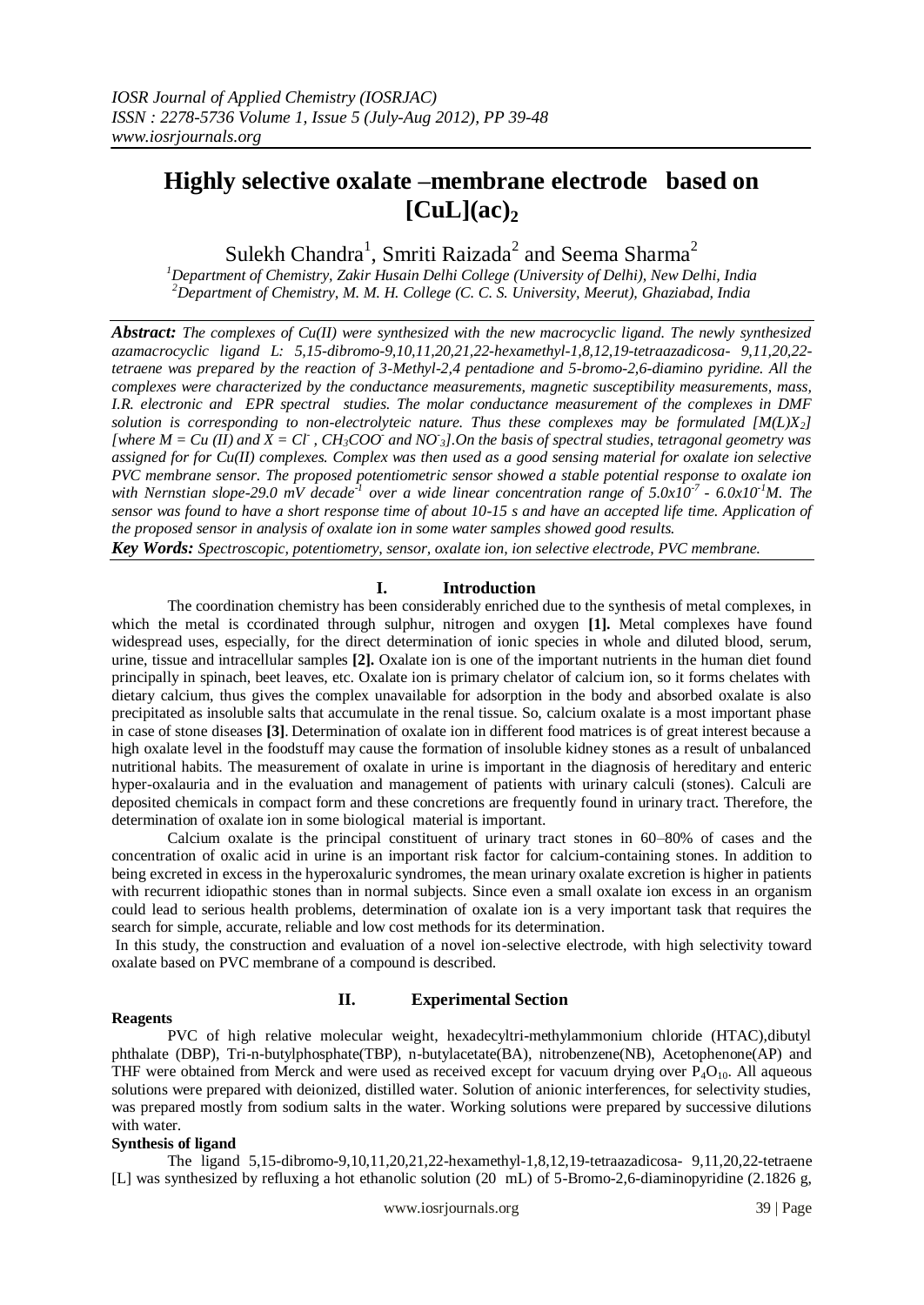0.02 mol) with a hot ethanolic solution (20 mL) of 3-methyl 2,4-pentanedione (2.2830 g, 0.02 mol) in a 2:2 molar ratio. This reaction mixture was refluxed for 11h at  $70^{\circ}$ C in the presence of conc. HCl. On overnight cooling the contents at  $0^{\circ}$ C a light brown crystalline compound was separated out. This was filtered, washed several times with cold ethanol and dried under vacuum over  $P_4O_{10}$ 



**Figure 1. Synthesis of Ligand**

## **Preparation of Complex Ionophore, [CuL](ac)<sup>2</sup>**

Hot ethanolic solution (20ml) of ligand (0.001mol) and hot ethanolic solution (20ml) of corresponding metal salt copper acetate (0.001 mol) were mixed together with constant stirring. The mixture was refluxed for 5-7 hours at  $70^{\circ}$ -90 $^{\circ}$ C. On cooling colored complex was precipitated out. It was filtered washed with cold EtOH and dried under vacuum over  $P_4O_{10}$ .



**Figure 2 Ionophore, [CuL](ac)<sup>2</sup>**

**CHN Analysis:** Calcd for C<sub>22</sub>H<sub>24</sub>N<sub>6</sub>Br<sub>2</sub>, C, 37.00, H, 3.36, N, 11.77 Found: C, 37.00, H, 3.30, N, 11.10.

## **IR Characterization:**

IR (KBr) ( $v \text{ cm}^{-1}$ ): does not show any band at 1700 cm<sup>-1</sup> corresponding to  $v_{(C=0)}$  and bands at 3380 cm<sup>-1</sup> <sup>1</sup> and 3250 cm<sup>-1</sup> are corresponding to  $v_{as(NH2)}$  and  $v_{s(NH2)}$  of 3-methyl-2,4-pentanedione and free primary amino groups of 2,6-diaminopyridine, respectively. This suggests the complete condensation of amino groups with the ketonic group. IR spectrum shows a strong band at 1607 cm<sup>-1</sup> which is assigned to  $v_{(C=N)}$  stretching vibration (azomethine linkage). This confirms the macrocyclic ligand formation. In addition, the bands at 1430 cm<sup>-1</sup>, 631  $\text{cm}^{-1}$  and 479  $\text{cm}^{-1}$  appeared in the spectrum, which are due to the pyridine-ring-deformation, in-plane-ringdeformation and out-of-plane-ring deformation respectively. The spectrum also shows the band at 2959 cm<sup>-1</sup> due to the C-H stretching,  $3018 \text{ cm}^{-1}$  corresponding to the asymmetric stretching vibration of CH<sub>3</sub> groups and 3098 cm<sup>-1</sup> is characterized to C-H stretching vibration of aromatic ring.

## **NMR spectra:**

www.iosrjournals.org 40 | Page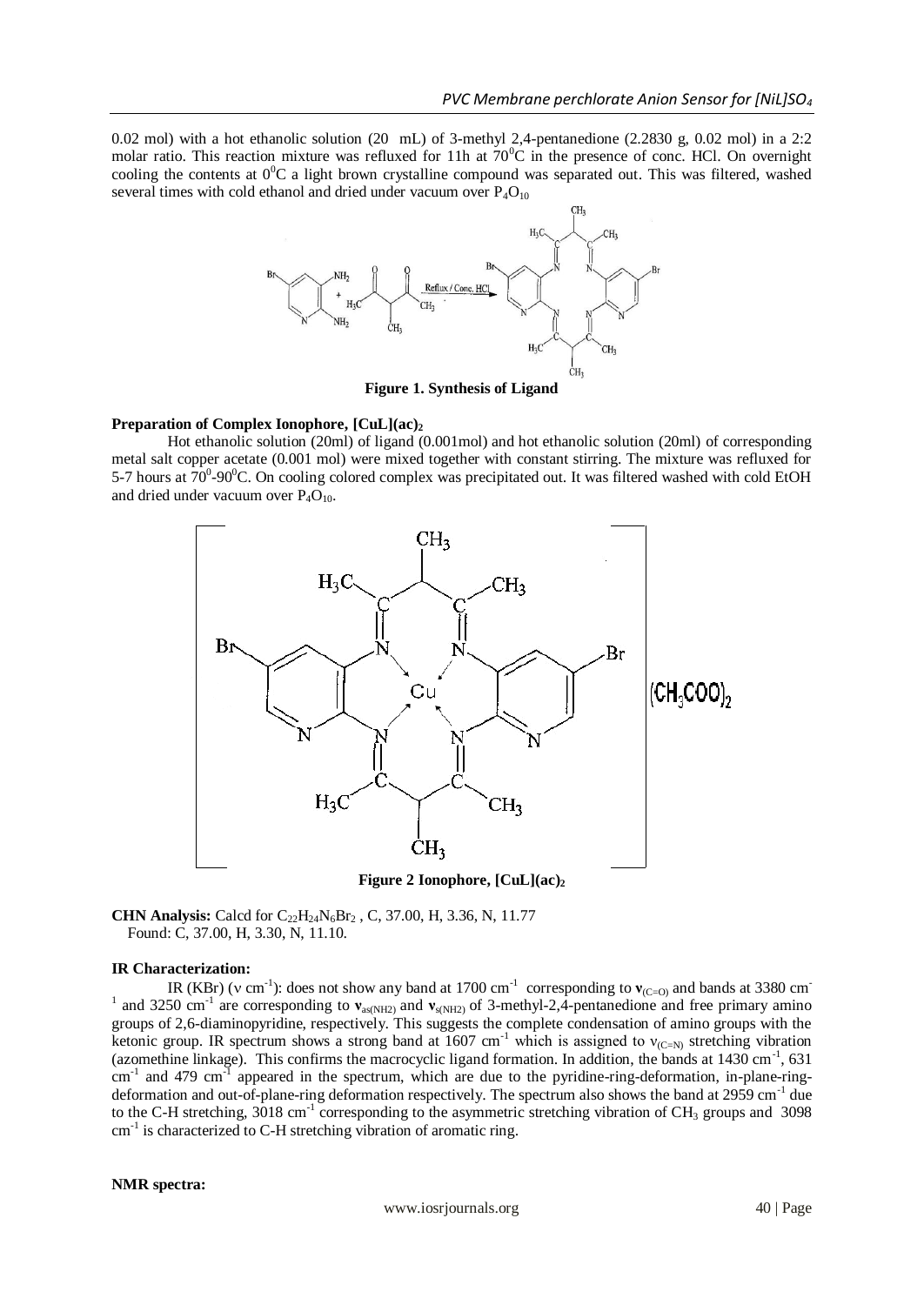<sup>1</sup>H NMR (300MHZ, 298K),The spectrum displays a singlet at ca.  $\delta$  1.25 ppm (s, 12H, 4N=C-CH<sub>3</sub>a) due to the four methyl groups present at corners.

The six-methyl protons give another signal as doublet at ca. δ 2.7-2.9 ppm (d, 6H, 2C-CH3b) due to the coupling with Hc proton.

The spectrum displays a quartet signal at ca.  $\delta$  3.0 ppm (q, 2Hc) because of splitting of the signal by methyl group proton.

Two signals as a doublet and a triplet at ca. δ 7.06 ppm (d, 2Hd) and at ca. δ 7.36 ppm (t, 4He) respectively are obtained in the spectrum due to the two types of non-equivalent pyridine ring protons.



**Figure 3 <sup>1</sup>H NMR of Ligand**

#### **Mass spectra:**

KL<sub>3</sub>

Confirmed the proposed formula by showing a peak at 266 amu and 268 amu corresponding to the macrocyclic moiety  $[(C_{22}H_{26}N_6)^+$  and split up of bromine molecule. It also shows a series of peaks corresponding to various fragments their intensities give an idea of the stability of the fragments. Two broad bands are observed due to split up of bromine molecule.



**Figure 4 Mass spectra of Ligand**

#### **Electrode preparation**

Different compositions of membrane ingredients, including ionophore, the plasticizers DBP, BA, AP, NB, TBP, the additive HTAC and PVC **[Table 1],** were thoroughly dissolved in 10 ml THF. The resulting solution was carefully cast in to a glass dish of 2 cm diameter for slow evaporation at room temperature to obtain membrane of about 0.3 mm thickness with optimum composition and behavior. The membrane was cut and pasted to the one end of pyrex tube with the help of araldite.The electrode was then filled with an internal solution of  $1.0 \times 10^{-2}$ M oxalate. The prepared electrodes were finally conditioned by soaking in a  $1.0 \times 10^{-2}$  M oxalate solution for 24 h.

# **III. Measurements of potentials:**

## **Emf measurements**

## All emf measurements were carried out with the following assembly:

Ag|AgCl| internal solution  $(1 \times 10^{-2}M)$  oxalate)|PVC membrane| test solution || Hg-Hg<sub>2</sub>Cl<sub>2</sub>,KCl( saturated ). Potentials were measured with digital potentiometer EQ-602 Equiptronics (accuracy, 0.001 V,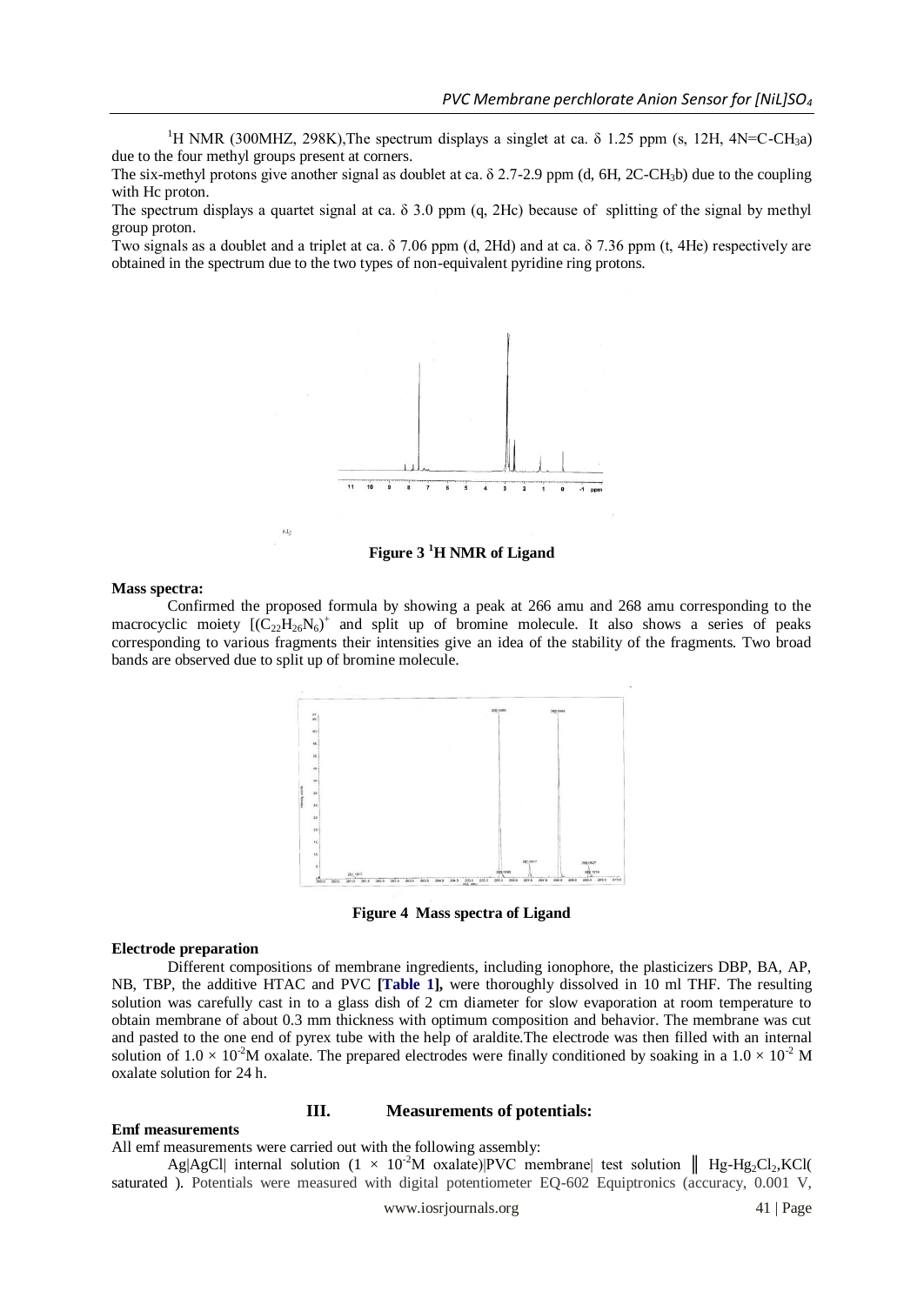India). The pH measurements were carried out on digital pH meter. Auto ranging Conductivity meter/TDS meter TCM-15 (Toshniwal Instruments Mfg. Pvt. Ltd Ajmer).

Activities were calculated according to the Deby-Hückle procedure **[4].**

The solutions were stirred and potential readings were recorded when they reached the steady state values. The data were plotted as observed potential against the logarithm of the oxalate concentration. Potentiometric selectivity  $(K_{Oxalate, A})$  were determined by the fixed interference method (FIM).

# **IV. Results and Discussion**

#### **Potential Response**

In the preliminary experiments, the potentiometric responses for various anions were investigated with the membrane electrode, based on  $\lbrack\text{CuL} \rbrack (ac)_2$  in a PVC matrix without any amount of additive. It should be noted that ionic additives are ion exchangers, which themselves induce a selective response if no or only an insufficient amount of ionophore is present. In this case, all the electrodes were conditioned in  $1.0\times10^{-2}$ M solution of the corresponding anion. As it is obvious from the **Figure 5** that with the exception of oxalate ion, all the tested anions showed negligible responses in the concentration range of  $5.0 \times 10^{-7}$  -  $6.0 \times 10^{-1}$  M, due to their very weak interactions with ionophore. This is, most probably, due to the specific interaction between oxalate and,  $[CuL](ac)_2$ . The electrode, based on,  $[CuL](ac)_2$ , exhibits an excellent performance as an anion sensor for oxalate ion with a Nernstian response to the concentration of oxalate in the range of  $5.0 \times 10^{-7}$  –  $6.0 \times 10^{-1}$  M.



**Figure 5.** Potential responses of various anion selective electrodes based on complex ,[CuL](ac)<sub>2</sub> (1) C<sub>2</sub>O<sub>4</sub><sup>2-</sup> (2) SCN<sup>−</sup> (3) I<sup>−</sup> (4) SO<sub>4</sub><sup>-2</sup> (5) NO<sub>3</sub><sup>−</sup> (6) Cl<sup>−</sup> (7) NO<sub>2</sub><sup>−</sup> (8) Br<sup>−</sup>

## **UV-Vis study**

The preferential response towards oxalate ion is believed to be associated with the coordination of oxalate ion with the central metal of the ion-carrier [CuL](ac)<sub>2</sub>. With UV-Vis spectra, of  $1.0 \times 10^{-4}$  mol L<sup>-1</sup> [CuL](ac)<sub>2</sub> in DMSO were obtained with and without the presence of  $1.0 \times 10^{-4}$  mol L<sup>-1</sup> oxalate ion as illustrated in **[Figure 6],** it was possible to distinguish the interactions between the central metal and oxalate. The substantial increase in the absorbance at 204 nm after the contact of the carried solution with oxalate-containing phase suggested that the absorbing species had increased in size and axial coordination was thought to take place.



**Figure 6** UV-Vis spectra of  $1.0 \times 10^{-4}$  mol L<sup>-1</sup>[CuL](ac)<sub>2</sub>, in DMSO in the absence (1) and presence (2) of  $1.0\times10^{-4}$  mol L<sup>-1</sup> oxalate.

#### **Effect of membrane composition**

www.iosrjournals.org 42 | Page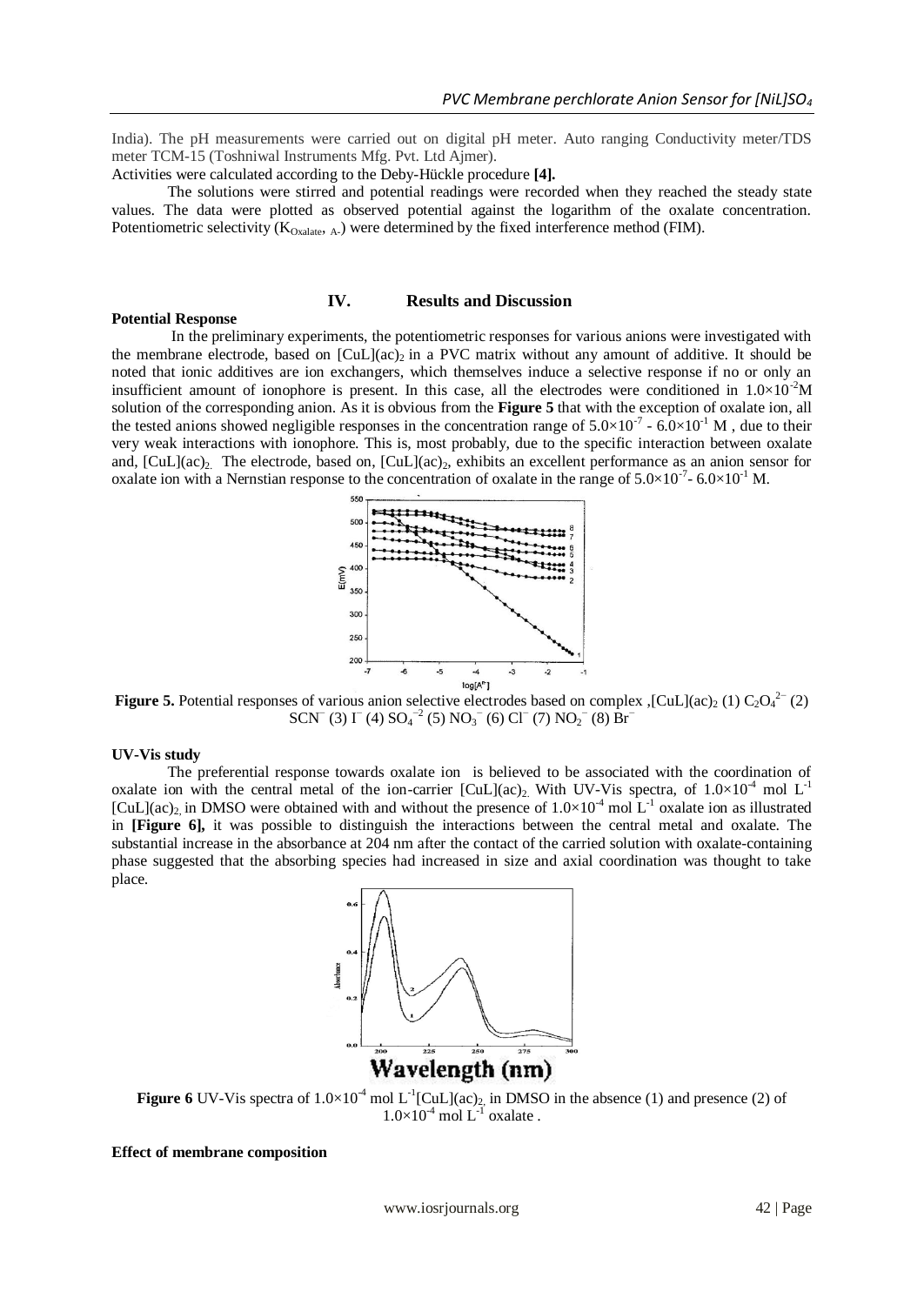It is well known that the sensitivity as well as selectivity, linearity and selectivity, obtained for a given ionophore, depends significantly on the membrane composition, nature and the amount of additive used **[5-31, 37-48].** The composition of membranes with different proportional ingredients the performance and characteristics of the electrode are given in **Table 1**. Our experience on using several plasticizers including BA, AP and DBP for preparation of membrane showed that plasticizer DBP perform best as it exhibits the widest working concentration range and near-Nersntian slope. Plasticizer influence both dielectric constant of membrane, mobility of ionophore enhance its interaction with ion. The effect of ionophore amount on the functioning of oxalate membrane was investigated. It is seen from **Table 1** that among different membrane compositions tested, the membrane No. 6, with 5% ionophore, 31% PVC, 63% DBP and 1% HTAC, offers the widest linear range with a Nernstian slope of -29.0  $\pm$  1.0 mV per decade over the concentration range of 5.0 $\times$ 10<sup>-</sup>  $^7$  - 6.0×10<sup>-1</sup>M of oxalate ion solution as recommended by the IUPAC [33, 34]. Results have shown which of the plasticizer/PVC ratios produced maximum sensitivity **[32].**

|                         |            | Composition $wt(\%)$ |   |   |   |                |              |  |
|-------------------------|------------|----------------------|---|---|---|----------------|--------------|--|
| No:                     | <b>PVC</b> | <b>Plasticizer</b>   |   |   |   | <b>HTAC</b>    | <b>Slope</b> |  |
|                         |            |                      |   |   |   | $(mVdecade-1)$ |              |  |
|                         | 32         | <b>64, TBP</b>       | 4 |   | 0 | $-22$          |              |  |
| $\overline{2}$          | 32         | <b>64, DBP</b>       | 4 |   | 0 | $-26$          |              |  |
| 3                       | 32         | 64, BA               |   |   | 0 | $-20.2$        |              |  |
| $\overline{\mathbf{4}}$ | 32         | 64, NB               |   |   | 0 | $-21.3$        |              |  |
| 5                       | 32         | 64, AP               | 4 |   | 0 | $-20.1$        |              |  |
| 6                       | 31         | <b>63, DBP</b>       |   | 5 |   |                | $-29.0$      |  |
| 7                       | 31         | <b>62, DBP</b>       |   |   |   |                | $-26.6$      |  |
| 8                       | 31         | <b>62, DBP</b>       |   | 6 |   |                | $-25.7$      |  |
| 9                       | 31         | <b>62, TBP</b>       |   | 6 |   |                | $-21.4$      |  |

**Table 1. Evaluation of different membrane composition of oxalate ion-selective electrode**



**Figure 7 Potentiometric response of the oxalate ion-selective electrodebased on**  $\lbrack \text{CuL} \rbrack (ac)$  **towards oxalate anion.**

# **Optimization of pH.**

The pH dependence of the membrane electrode was tested over the pH range of 2-12 at an oxalate concentration of  $1.0 \times 10^{-1}$  M and the results are shown in **Figure 8**. The results show that the sensor is suitable for oxalate determination with the wide pH range of 2.0-10.5. In high pH media, probably OH<sup> $\Box$ </sup> will compete with oxalate ion, whereas in acidic media ( $pH < 2.0$ ), the drift in the potential may be due to the instability of the ionophores due to the nitrogen sites protonation (or formation of oxalic acid). The working pH range, over which the electrode can be used (2.0-10.5), covers the physiological conditions (pH 7.2-7.6). However, in highly alkaline media, the potential increases.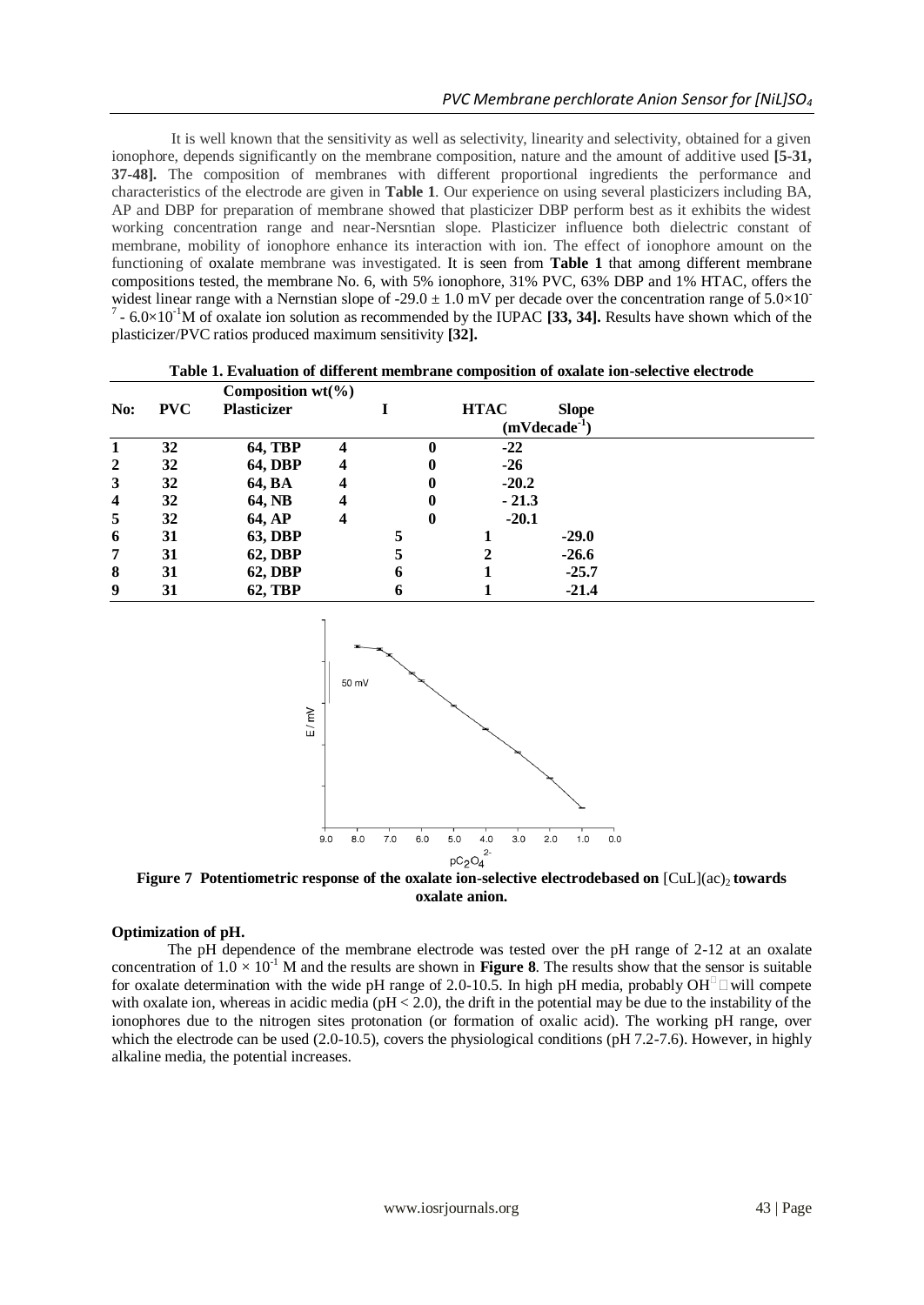

**Figure 8**. The influence of pH on the potential response of the optimized Oxa-ISE for (a) 1.0×10−2 M oxalate concentration

#### **The influence of the concentration of the internal solution**

The influence of the concentration of the internal solution on the potential response of the polymeric membrane electrode was also studied.

Thus, two similar membranes were prepared under optimal membrane composition and each electrode was filled with an internal solution of varying oxalate ion concentration  $(1.0 \times 10^{-2} \text{ and } 1.0 \times 10^{-3} \text{ M})$ . Then, the electrodes were conditioned by soaking in the same solutions of oxalate. Finally, plot of the emf oxalate selective electrode versus p[oxalate] was investigated for each electrode. The results are shown in **Figure 9**.which shows that the concentration of the internally filled solution has a neglible effect on the potential response of the electrode, except for the expected plots, which showed that the variation in the concentration of the internal solution changes the linear range and intercept of the resulting plots. Thus, based on the results, the concentration of  $1.0 \times 10^{-3}$  M was selected for further studies.



**Figure 9**. **The influence of the concentration of internal solution on the potential response of the optimized Oxa-ISE:** (a)  $1.0 \times 10^{-2}$  **M**, (b)  $1.0 \times 10^{-3}$  **M**.

# **Response characteristics of oxalate-selective electrode.**

The response time of electrochemical cells, containing ion-selective membrane electrodes, is considered to be one of the most critical and limiting factors in the chemical and biochemical applications of potentiometric sensors. Since, the composition of the membranes in ion-selective electrodes remains approximately constant; the diffusion processes of ions passing through the membrane become negligible in the absence of interfering ions. As a result, the dynamic response characteristic is governed by the transport processes in the aqueous diffusion layer, *i.e*; the response time depends on the shape and condition of the membrane surface as well as the composition of the sample. Furthermore, it is markedably influenced by the direction of the change in activity in the sample solution. Also, the response time of membrane selective electrodes, containing lipophilic salts, can be reduced by minimizing the aqueous diffusion layer (fast stirring, flowing the sample and micro-electrodes) and by using samples of higher activities. The  $t_{90}$  response time, as recommended by IUPAC, was used (where  $t_{90}$  is the time required for the electrode to reach 90% of the steadystate value). Under these conditions,  $t_{90}$  was found to 5-15 s for all the ranges of oxalate concentration. The response time of the electrode increases when concentration of oxalate is lowered, as illustrated in **Figure 10.** This is caused by the increased thickness of the diffusion layer near the membrane of electrode **[35].**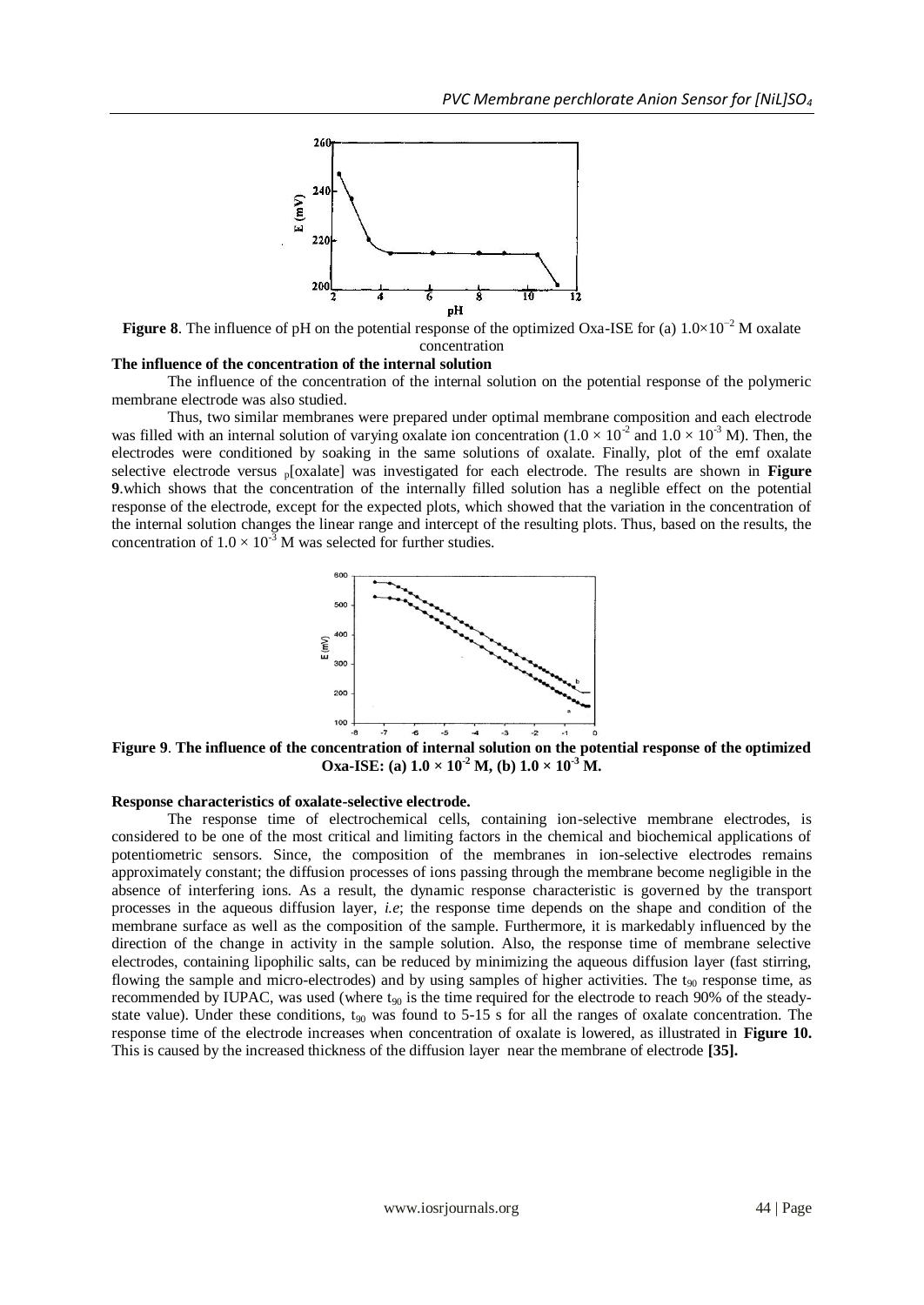

**Figure 10. Response time of the optimized Oxa-ISE for stepwisechanges in the concentration of oxalate: a**)  $1.0 \times 10^{-6}$  M, b)  $1.0 \times 10^{-5}$  M, c)  $1.0 \times 10^{-4}$  M, d)  $1.0 \times 10^{-3}$  M, e)  $1.0 \times 10^{-2}$  M and f)  $1.0 \times 10^{-1}$  M. **Life Time**

The life time of an ion-selective measuring system may be defined as the time interval between the conditioning of the membrane and the moment when at least one parameter of the functionality characteristics of the device changes detrimentally. For ion-selective membrane electrodes, the life time is mainly limited to the following two processes **[36].**

a) The first process is the leaching out of carrier molecules from the membrane phase to the sample as an effect of a low partition coefficient at the sample/membrane interface.

b) The second process is the extraction of the plasticizer by the sample and/or the degradation of the mobile ionic site additives of the membrane phase, which may catalyze the ion transfer. The electrode could be used for two months, without any measurable change in potential. During this time, the detection limit and slope of electrode remained almost constant.

The characteristic properties of the optimized membrane are summarized in **Table 2. Table 2. Characteristics of optimized oxalate-ISE**

| Linear range / M                                     | $5.0 \times 10^{-7}$ - 6.0 $\times 10^{-1}$ M                                                                                                                  |
|------------------------------------------------------|----------------------------------------------------------------------------------------------------------------------------------------------------------------|
| Slope / mVdecade <sup>-1</sup>                       | $-29.0 \pm 1.0$ mV per decade                                                                                                                                  |
| pH range                                             | $2.0 - 10.5$                                                                                                                                                   |
| <b>Standard deviation of slope</b><br>$(mVdecade-1)$ | $\pm 1.0$ mVdecade <sup>-1</sup>                                                                                                                               |
| <b>Precision</b>                                     | At concentrations of $1.0 \times 10^{-2}$ M and<br>$1.0 \times 10^{-3}$ M oxalate standard deviations<br>were of $\pm$ 0.7 mVand $\pm$ 0.9 mV<br>respectively. |
| <b>Detection limit/M</b>                             | $1.0 \times 10^{-7}$ M                                                                                                                                         |
| Life time/month                                      | >2                                                                                                                                                             |
| <b>Response time/s</b>                               | $10 - 15$                                                                                                                                                      |

#### **Selectivity of the electrode**

The basic parameter characterizing the analytical properties of each new electrode is its selectivity coefficient. Therefore, the coefficients of selectivity should be determined in a standardized way by a theoretically justified method which ensures the analytical usefulness of the values determined and enables the possibility of comparison of selectivity of different electrodes. The potentiometric selectivity coefficients (*K*<sup>pot</sup> oxalate*, A*−) of the oxalate-selective electrode were determined by the fixed interference method (FIM), from potential measurements of solutions prepared with a fixed concentration of the interfering ions and varying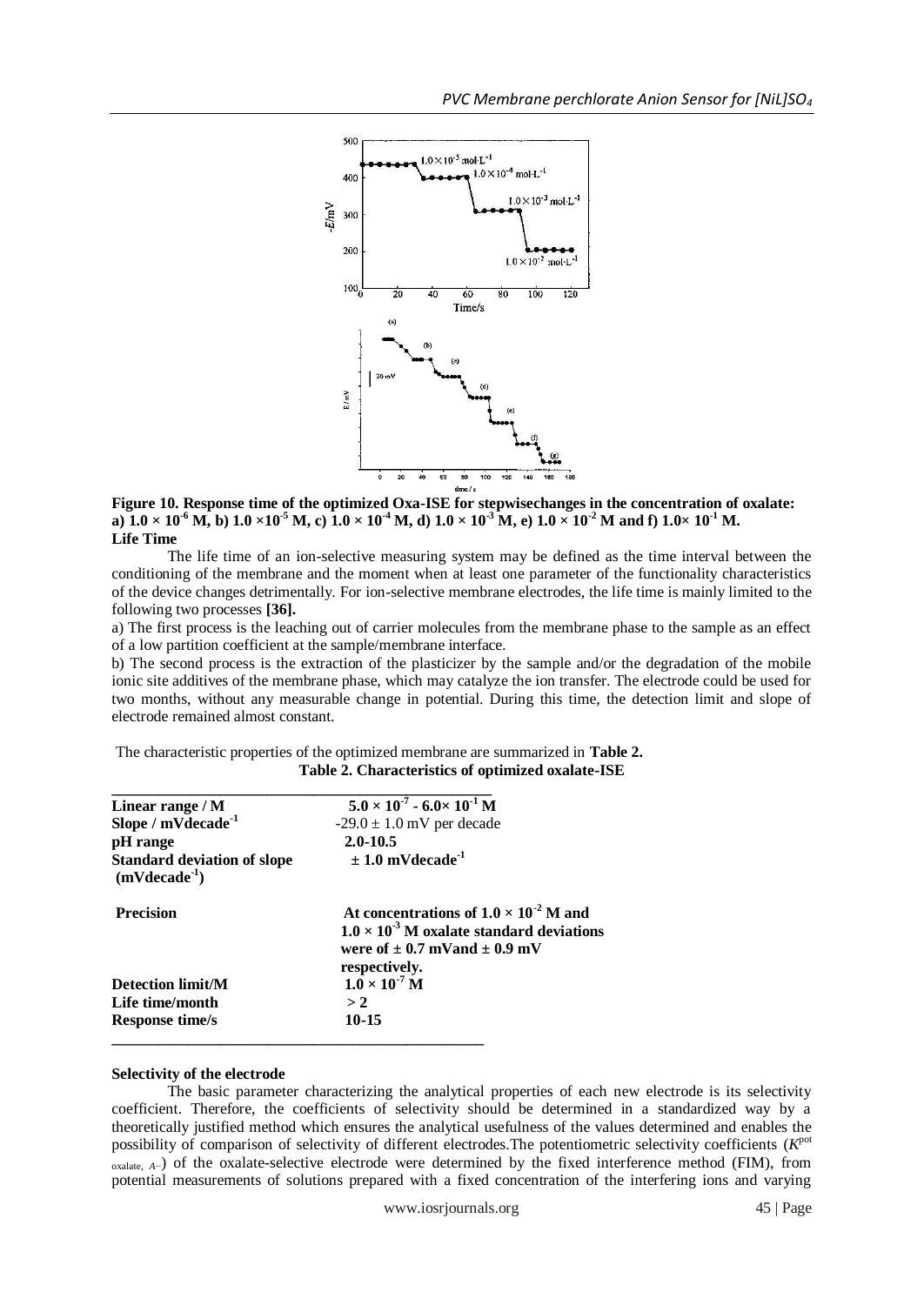concentrations of  $C_2O_4^2$ <sup>-</sup>[37-48]. Thepotentiometric selectivity coefficients of the proposed electrodeare summarized in **Table 3.**

| Table 3. Selectivity of coefficients, determined by use of thefixed potential method (FIM) for the oxalate- |  |
|-------------------------------------------------------------------------------------------------------------|--|
| selective electrode                                                                                         |  |

| <b>Interfering Ion</b>       | logKpot<br>oxa. A- | <b>Interfering Ion</b> | logKpot<br>oxa.A |
|------------------------------|--------------------|------------------------|------------------|
| F                            | $-4.1$             | $PO4$ <sup>3</sup>     | $-2.2$           |
| C <sub>l</sub>               | $-4.0$             | ClO <sub>4</sub>       | $-0.9$           |
| Br                           | $-4.0$             | HCO <sub>3</sub> -     | $-3.0$           |
| $\mathbf{I}$                 | $-5.0$             | $SO_4^2$               | $-5.0$           |
| SCN                          | $-4.0$             | NO <sub>2</sub>        | $-4.4$           |
| CO <sub>3</sub> <sup>2</sup> | $-3.0$             | MnO <sub>4</sub>       | $-4.9$           |
| OAc                          | $-2.0$             | NO <sub>3</sub>        | $-3.0$           |

**According to the tabulated data in Table 3, the interfering effect of the ions is in the following order:**

 $\text{ClO}_4^-$  >  $\text{OAc}^-$  >  $\text{PO}_4^{3-}$  >  $\text{NO}_3^-$  >  $\text{HCO}_3^-$  >  $\text{SCN}^-$  =  $\text{Br}^ = CI^- > F^- > MnO_4 > CrO_4^2 > I > SO_4^2$ 

The selectivity is completely described by the distribution coefficients of the various anions between the sample solution and the membrane phase.

#### **Effect of partially non-aqueous media**

The performance of the proposed sensors was investigated in partially non-aqueous media using ethanol and acetone mixtures with water. The calibration plot of the electrode was obtained in the different mixture  $(v/v)$  of water-ethanol and water-acetone. From the data obtained, it was concluded that the membrane electrodes worked satisfactorily in solutions having a maximum of 20%  $(v/v)$  non-aqueous content. In these mixtures the working concentration range and slope remained unaffected, and only a little decrease was observed **Figure 11**. Therefore, the electrodes functioned well in the presence of up to 20% non-aqueous content. However, above 20% non-aqueous content, the slope andworking concentration range were reduced, and the potentials showed drift and caused a significant interference in electrode and caused a significant interference in electrode functioning.



**Figure 11.** Effect of partially non-aqueous media on the calibration graph of oxalate-selective electrode : (1) aqueous media; (2) 20% acetone; (3) 20% ethanol.

## **Analytical applications**

The high degree of oxalate selectivity exhibited by the electrode based on compound  $\lbrack \text{CuL} \rbrack (ac)$  as carrier makes them to be potentially useful for monitoring concentration levels of oxalate in real samples. In order to assess the applicability of the membrane electrode for real samples, an attempt was made to determine  $C_2O_4^{2-}$  in several water samples using the standard addition method. The proposed electrode was employed to determine the recovery of oxalate ion of water sample and the interfering effect of other anions and the results are given in **Tables 4 and 5**. The results indicate that the proposed electrode can be successfully employed for the determination of oxalate at normal concentrations in water samples. The quality of results was evaluated by performing a recovery test, spiking the water sample with standard oxalate solution.

www.iosrjournals.org 46 | Page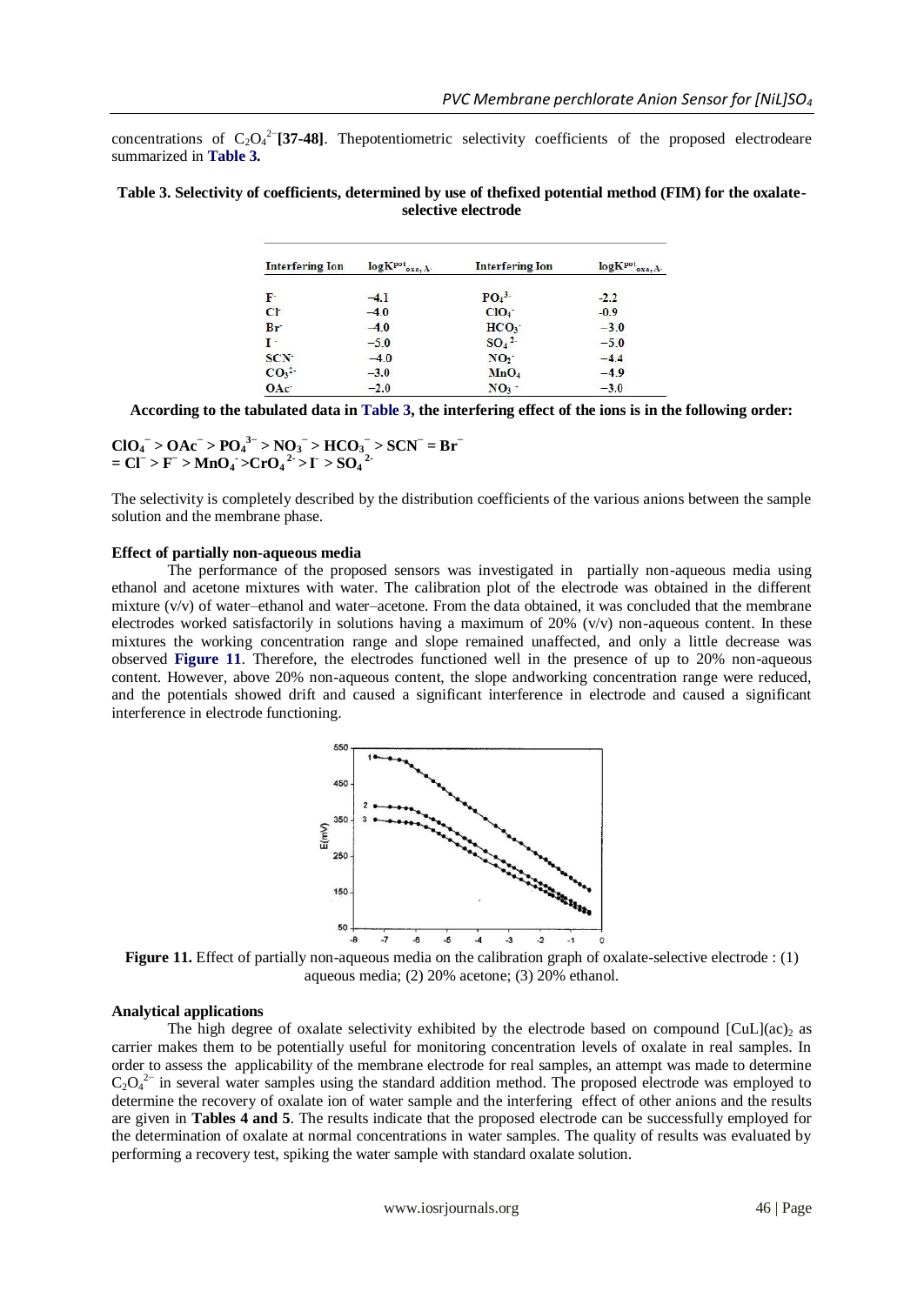| Sample No. | Initial $(Oxalate added (M))$ | Found [Oxa-ISE $(M)^d$ ]        |
|------------|-------------------------------|---------------------------------|
|            | $1.27 \times 10^{-5}$         | $1.15(\pm 0.55) \times 10^{-5}$ |
| 2          | $2.34 \times 10^{-5}$         | $2.21(\pm 0.55) \times 10^{-5}$ |
| 3          | $3.43 \times 10^{-5}$         | $3.24(\pm 0.55) \times 10^{-5}$ |

**Table 4. Determination of oxalate in water samples by Oxa-ISE**

| Table 5. Determination of oxalate in synthesis samples by Oxa-ISE |  |  |  |
|-------------------------------------------------------------------|--|--|--|
|-------------------------------------------------------------------|--|--|--|

| Concentration of<br>different anions                                                                              | Oxalate added $(M)$  | Oxa-ISE $(M)^a$                 |  |
|-------------------------------------------------------------------------------------------------------------------|----------------------|---------------------------------|--|
| $NO_3^ (1.0 \times 10^{-4} M)$<br>$CO_3^{2-}$ (1.0 × 10 <sup>-4</sup> M)<br>SCN $(1.0 \times 10^{-4} \text{ M})$  | $1.0 \times 10^{-2}$ | $1.0(\pm 0.20) \times 10^{-2}$  |  |
| $SO_3^{2-}$ $(1.0 \times 10^{-4} \text{ M})$<br>$Cl^{-}$ $(1.0 \times 10^{-3} M)$<br>$ClO42- (1.0 \times 10-3 M)$ | $1.0 \times 10^{-2}$ | $1.10(\pm 0.10) \times 10^{-2}$ |  |

\_\_\_\_\_\_\_\_\_\_\_\_\_\_\_\_\_\_\_\_\_\_\_\_\_\_\_\_\_\_\_\_\_\_\_\_\_\_\_\_\_\_\_\_\_\_\_\_\_\_\_\_\_\_\_

*a*TMean value  $\pm$  standard deviation (n = 5).

Typical results for the titration for 10 ml of  $0.001M C_2O_4^{2-}$  with  $0.04M MnO_4^{-}$  is shown in **Figure. 12.** As seen, the amount of  $C_2O_4^{2-}$  ion in solution can be accurately determined with the electrode. The observation of an unsymmetrical titration curve is due to the fact that, before the end point, the potential shows a usual logarithmic change with the volume of titration added, while the potential response after the end point will remain almost constant due to the low concentration of free  $C_2O_4^{2-}$  in solution. Therefore the end point can be obtained by extrapolation of the linear portions of the titration plot.



**Figure 12 Application of the oxalate-selective electrode based on [CuL](ac)<sup>2</sup> to the potentiometric titration 10 ml of 0.001M C<sub>2</sub>O<sub>4</sub><sup>2</sup> with 0.04M MnO<sub>4</sub>** 

# **V. Conclusion**

New oxalate-selective membrane electrode has been prepared using  $\lbrack \text{CuL}\rbrack(\text{ac})_2$ . The electrode has been shown to have good operating characteristics (Nernstian response; reasonable detection limit; relatively high selectivity, especially with respect to the highly lipophilic anions; wide dynamic range; fast response; applicability over a wide pH range). These characteristics and the typical applications presented in this paper, make the electrode suitable for measuring the oxalate content in water samples, without a significant interaction from concomitant anionic species. The results show that there was a coordination interaction between oxalate and the proposed carrier, which played an important role in the response characteristics and selectivity of the electrodes.

#### **References**

<sup>[1].</sup> Lindoy, L. F. , The Chemistry of Macrocyclic Ligand Complexes; Cambridge Univ. Press: Cambridge, U.K., 1989.